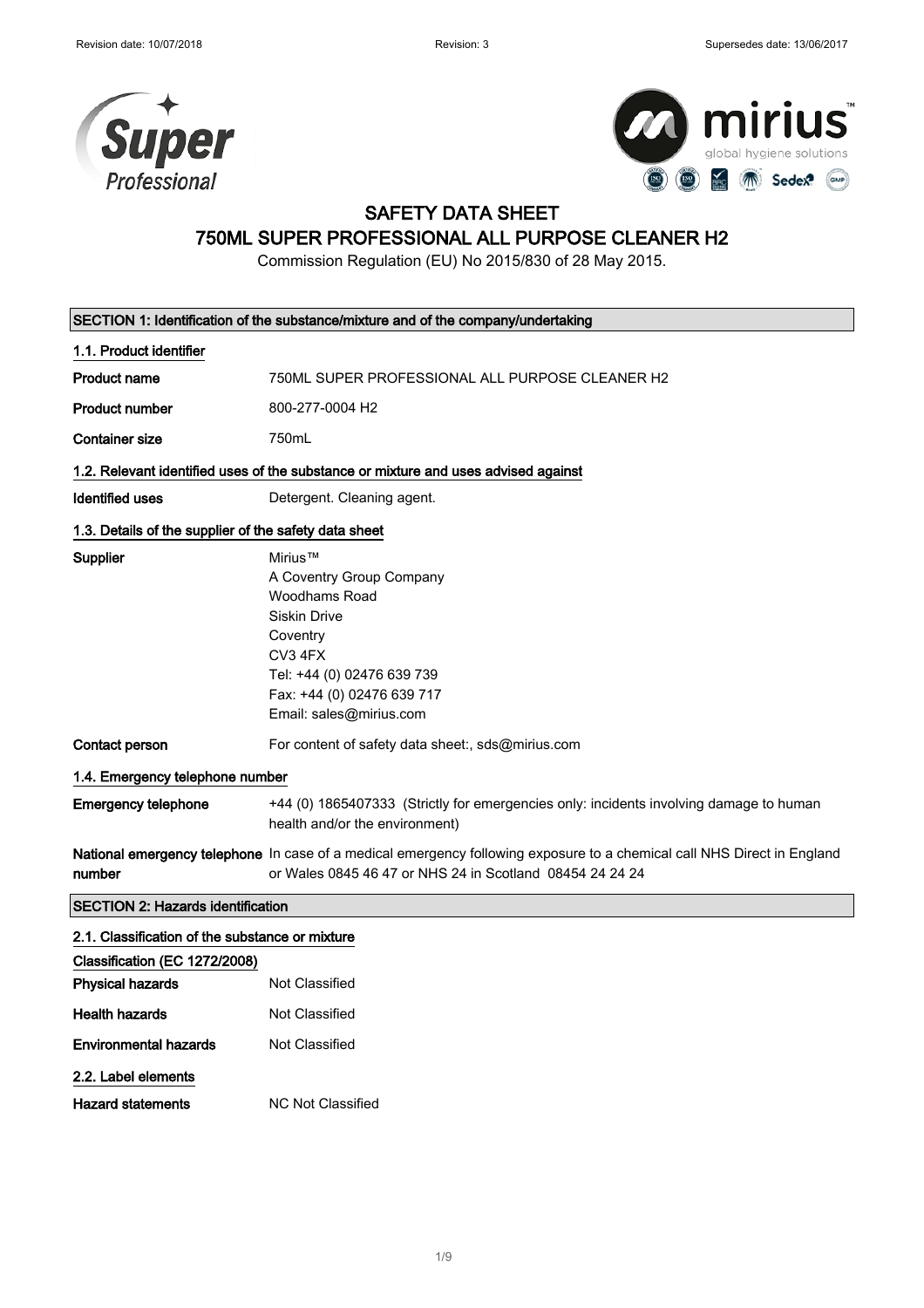| <b>Precautionary statements</b> | P102 Keep out of reach of children.<br>P262 Do not get in eyes, on skin, or on clothing.<br>P264 Wash contaminated skin thoroughly after handling.                                                                                                                                                     |
|---------------------------------|--------------------------------------------------------------------------------------------------------------------------------------------------------------------------------------------------------------------------------------------------------------------------------------------------------|
|                                 | P305+P351+P338 IF IN EYES: Rinse cautiously with water for several minutes. Remove<br>contact lenses, if present and easy to do. Continue rinsing.<br>P337+P313 If eye irritation persists: Get medical advice/attention.<br>P501 Dispose of contents/ container in accordance with local regulations. |
| Detergent labelling             | < 5% non-ionic surfactants, < 5% perfumes, Contains d-LIMONENE, 2-Bromo-2-nitropropane-<br>1. 3-diol                                                                                                                                                                                                   |

### 2.3. Other hazards

This product does not contain any substances classified as PBT or vPvB.

| <b>SECTION 3: Composition/information on ingredients</b>                        |                                                                                                                                                                                                                                                                   |                                                      |
|---------------------------------------------------------------------------------|-------------------------------------------------------------------------------------------------------------------------------------------------------------------------------------------------------------------------------------------------------------------|------------------------------------------------------|
| 3.2. Mixtures                                                                   |                                                                                                                                                                                                                                                                   |                                                      |
| 2-(2-BUTOXYETHOXY)ETHANOL                                                       |                                                                                                                                                                                                                                                                   | $1 - 5%$                                             |
| CAS number: 112-34-5                                                            | EC number: 203-961-6                                                                                                                                                                                                                                              | REACH registration number: 01-<br>2119475104-44-xxxx |
| Classification<br>Eye Irrit. 2 - H319                                           |                                                                                                                                                                                                                                                                   |                                                      |
|                                                                                 | The Full Text for all R-Phrases and Hazard Statements are Displayed in Section 16.                                                                                                                                                                                |                                                      |
| <b>SECTION 4: First aid measures</b>                                            |                                                                                                                                                                                                                                                                   |                                                      |
| 4.1. Description of first aid measures                                          |                                                                                                                                                                                                                                                                   |                                                      |
| Inhalation                                                                      | Move affected person to fresh air at once. Rinse nose and mouth with water. Get medical<br>attention if any discomfort continues.                                                                                                                                 |                                                      |
| Ingestion                                                                       | Never give anything by mouth to an unconscious person. Do not induce vomiting. Rinse<br>mouth thoroughly with water. Get medical attention if any discomfort continues.                                                                                           |                                                      |
| <b>Skin contact</b>                                                             | Rinse immediately with plenty of water. Remove contaminated clothing. Get medical attention<br>if irritation persists after washing.                                                                                                                              |                                                      |
| Eye contact                                                                     | Rinse immediately with plenty of water. Remove any contact lenses and open eyelids wide<br>apart. Continue to rinse for at least 15 minutes. Get medical attention if irritation persists after<br>washing. Show this Safety Data Sheet to the medical personnel. |                                                      |
|                                                                                 | 4.2. Most important symptoms and effects, both acute and delayed                                                                                                                                                                                                  |                                                      |
| <b>Skin contact</b>                                                             | Prolonged contact may cause redness, irritation and dry skin.                                                                                                                                                                                                     |                                                      |
| Eye contact                                                                     | May cause temporary eye irritation.                                                                                                                                                                                                                               |                                                      |
| 4.3. Indication of any immediate medical attention and special treatment needed |                                                                                                                                                                                                                                                                   |                                                      |
| Notes for the doctor                                                            | No specific recommendations.                                                                                                                                                                                                                                      |                                                      |
| <b>SECTION 5: Firefighting measures</b>                                         |                                                                                                                                                                                                                                                                   |                                                      |
| 5.1. Extinguishing media                                                        |                                                                                                                                                                                                                                                                   |                                                      |

Suitable extinguishing media The product is not flammable. Use fire-extinguishing media suitable for the surrounding fire. Foam, carbon dioxide or dry powder.

### 5.2. Special hazards arising from the substance or mixture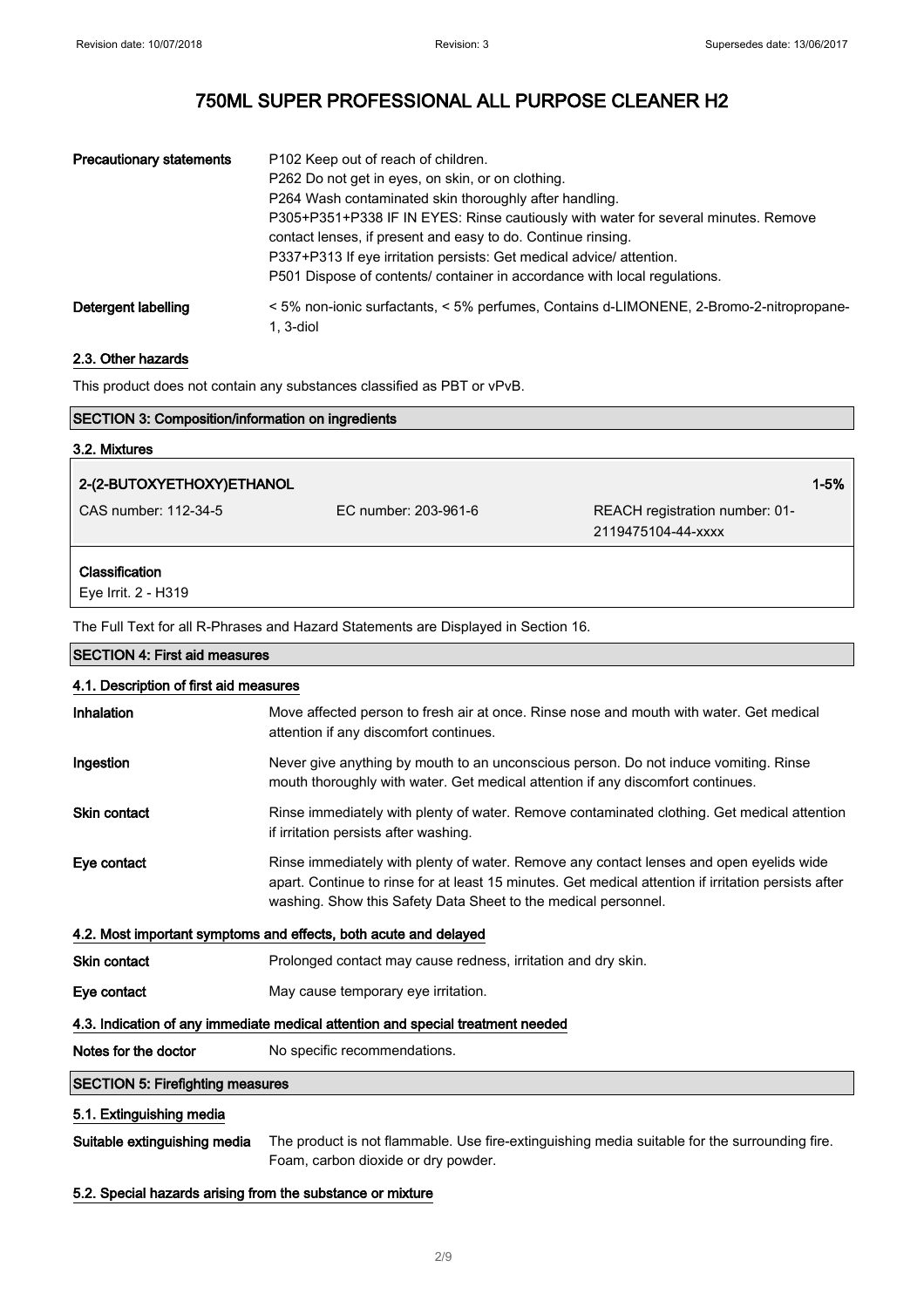| <b>Hazardous combustion</b><br>products                                              | Thermal decomposition or combustion products may include the following substances: Oxides<br>of carbon. Toxic gases or vapours.                                                                                                         |  |
|--------------------------------------------------------------------------------------|-----------------------------------------------------------------------------------------------------------------------------------------------------------------------------------------------------------------------------------------|--|
| 5.3. Advice for firefighters                                                         |                                                                                                                                                                                                                                         |  |
| Protective actions during<br>firefighting                                            | Control run-off water by containing and keeping it out of sewers and watercourses.                                                                                                                                                      |  |
| Special protective equipment<br>for firefighters                                     | Wear positive-pressure self-contained breathing apparatus (SCBA) and appropriate protective<br>clothing.                                                                                                                                |  |
| <b>SECTION 6: Accidental release measures</b>                                        |                                                                                                                                                                                                                                         |  |
|                                                                                      | 6.1. Personal precautions, protective equipment and emergency procedures                                                                                                                                                                |  |
| Personal precautions                                                                 | For personal protection, see Section 8. In case of spills, beware of slippery floors and<br>surfaces.                                                                                                                                   |  |
| 6.2. Environmental precautions                                                       |                                                                                                                                                                                                                                         |  |
| <b>Environmental precautions</b>                                                     | Collect and dispose of spillage as indicated in Section 13. Do not discharge into drains or<br>watercourses or onto the ground.                                                                                                         |  |
| 6.3. Methods and material for containment and cleaning up                            |                                                                                                                                                                                                                                         |  |
| Methods for cleaning up                                                              | Stop leak if safe to do so. Absorb in vermiculite, dry sand or earth and place into containers.<br>Flush contaminated area with plenty of water. Avoid the spillage or runoff entering drains,<br>sewers or watercourses.               |  |
| 6.4. Reference to other sections                                                     |                                                                                                                                                                                                                                         |  |
| Reference to other sections                                                          | For personal protection, see Section 8. See Section 11 for additional information on health<br>hazards. For waste disposal, see Section 13.                                                                                             |  |
| <b>SECTION 7: Handling and storage</b>                                               |                                                                                                                                                                                                                                         |  |
| 7.1. Precautions for safe handling                                                   |                                                                                                                                                                                                                                         |  |
| Usage precautions                                                                    | Provide adequate ventilation. Avoid contact with skin and eyes.                                                                                                                                                                         |  |
| Advice on general<br>occupational hygiene                                            | No specific hygiene procedures recommended but good personal hygiene practices should<br>always be observed when working with chemical products. Wash at the end of each work shift<br>and before eating, smoking and using the toilet. |  |
|                                                                                      | 7.2. Conditions for safe storage, including any incompatibilities                                                                                                                                                                       |  |
| <b>Storage precautions</b>                                                           | Store in tightly-closed, original container in a dry, cool and well-ventilated place.                                                                                                                                                   |  |
| 7.3. Specific end use(s)                                                             |                                                                                                                                                                                                                                         |  |
| Specific end use(s)                                                                  | The identified uses for this product are detailed in Section 1.2.                                                                                                                                                                       |  |
|                                                                                      | <b>SECTION 8: Exposure Controls/personal protection</b>                                                                                                                                                                                 |  |
| 8.1. Control parameters<br>Occupational exposure limits<br>2-(2-BUTOXYETHOXY)ETHANOL | Long-term exposure limit (8-hour TWA): WEL 10 ppm 67.5 mg/m <sup>3</sup>                                                                                                                                                                |  |

Short-term exposure limit (15-minute): WEL 15 ppm 101.2 mg/m<sup>3</sup> WEL = Workplace Exposure Limit

### 2-(2-BUTOXYETHOXY)ETHANOL (CAS: 112-34-5)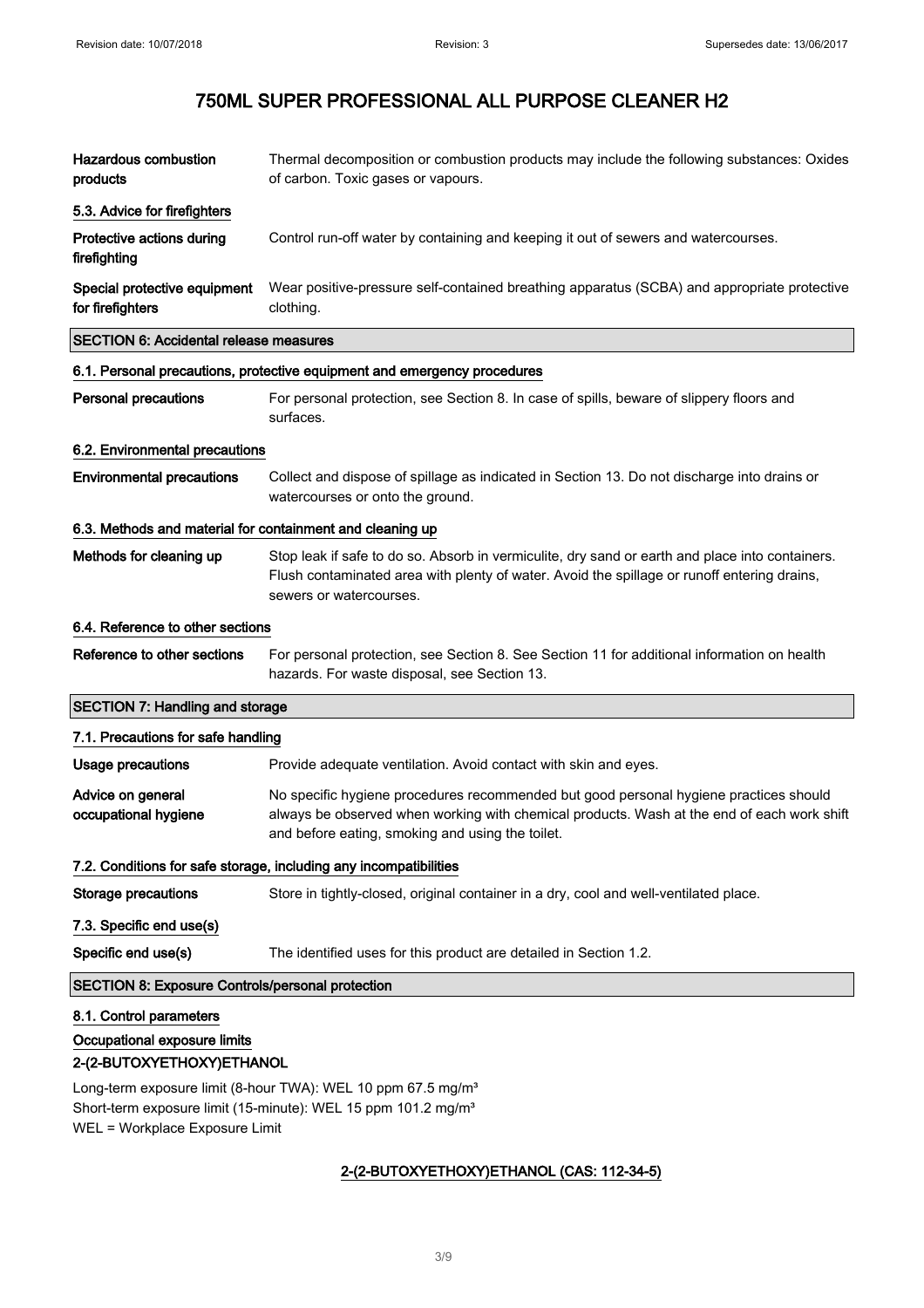| <b>DNEL</b>                          | Workers - Inhalation; Long term systemic effects: 67.5 mg/m <sup>3</sup><br>Workers - Inhalation; Long term local effects: 67.5 mg/m <sup>3</sup><br>Workers - Dermal; Long term systemic effects: 20 mg/kg/day<br>General population - Inhalation; Long term systemic effects: 34 mg/m <sup>3</sup><br>General population - Inhalation; Long term local effects: 34 mg/m <sup>3</sup><br>General population - Inhalation; Short term local effects: 34 mg/m <sup>3</sup><br>General population - Inhalation; Short term local effects: 50.6 mg/m <sup>3</sup><br>General population - Dermal; Long term systemic effects: 10 mg/kg/day<br>General population - Oral; Long term systemic effects: 1.25 mg/kg/day                                                                                                                                                                                                                                                                                                                                                                                                                                                                                                                                                                                                                                                                                                  |  |
|--------------------------------------|-------------------------------------------------------------------------------------------------------------------------------------------------------------------------------------------------------------------------------------------------------------------------------------------------------------------------------------------------------------------------------------------------------------------------------------------------------------------------------------------------------------------------------------------------------------------------------------------------------------------------------------------------------------------------------------------------------------------------------------------------------------------------------------------------------------------------------------------------------------------------------------------------------------------------------------------------------------------------------------------------------------------------------------------------------------------------------------------------------------------------------------------------------------------------------------------------------------------------------------------------------------------------------------------------------------------------------------------------------------------------------------------------------------------|--|
| <b>PNEC</b>                          | - Fresh water; 1 mg/l<br>- Marine water; 0.1 mg/l<br>- Intermittent release; 3.9 mg/l<br>- STP; 200 mg/l<br>- Sediment (Freshwater); 4 mg/kg<br>- Sediment (Marinewater); 0.4 mg/kg<br>- Soil; 0.4 mg/kg                                                                                                                                                                                                                                                                                                                                                                                                                                                                                                                                                                                                                                                                                                                                                                                                                                                                                                                                                                                                                                                                                                                                                                                                          |  |
|                                      | LIMONENE (CAS: 5989-27-5)                                                                                                                                                                                                                                                                                                                                                                                                                                                                                                                                                                                                                                                                                                                                                                                                                                                                                                                                                                                                                                                                                                                                                                                                                                                                                                                                                                                         |  |
| DNEL                                 | Workers - Inhalation; Long term systemic effects: 66.7 mg/m <sup>3</sup><br>Workers - Dermal; Long term systemic effects: 9.5 mg/kg/day<br>General population - Inhalation; Long term systemic effects: 16.6 mg/m <sup>3</sup><br>General population - Dermal; Long term systemic effects: 4.8 mg/kg/day<br>General population - Oral; Long term systemic effects: 4.8 mg/kg/day                                                                                                                                                                                                                                                                                                                                                                                                                                                                                                                                                                                                                                                                                                                                                                                                                                                                                                                                                                                                                                  |  |
| <b>PNEC</b>                          | - Fresh water; 0.014 mg/l<br>- Marine water; 0.00014 mg/l<br>- STP; 1.8 mg/l<br>- Sediment (Freshwater); 3.85 mg/kg<br>- Sediment (Marinewater); 0.385 mg/kg<br>- Soil; 0.763 mg/kg                                                                                                                                                                                                                                                                                                                                                                                                                                                                                                                                                                                                                                                                                                                                                                                                                                                                                                                                                                                                                                                                                                                                                                                                                               |  |
| <b>BRONOPOL (INN) (CAS: 52-51-7)</b> |                                                                                                                                                                                                                                                                                                                                                                                                                                                                                                                                                                                                                                                                                                                                                                                                                                                                                                                                                                                                                                                                                                                                                                                                                                                                                                                                                                                                                   |  |
| <b>DNEL</b>                          | Workers - Inhalation; Long term systemic effects: 4.1 mg/m <sup>3</sup><br>Workers - Inhalation; Short term systemic effects: 12.3 mg/m <sup>3</sup><br>Workers - Inhalation; Long term local effects: 4.2 mg/m <sup>3</sup><br>Workers - Inhalation; Short term local effects: 4.2 mg/m <sup>3</sup><br>Workers - Dermal; Long term systemic effects: 2.3 mg/kg/day<br>Workers - Dermal; Short term systemic effects: 7 mg/kg/day<br>Workers - Dermal; Long term local effects: 0.013 mg/cm <sup>2</sup><br>Workers - Dermal; Short term local effects: 0.013 mg/cm <sup>2</sup><br>General population - Inhalation; Long term systemic effects: 1.2 mg/m <sup>3</sup><br>General population - Inhalation; Short term systemic effects: 3.7 mg/m <sup>3</sup><br>General population - Inhalation; Long term local effects: 1.3 mg/m <sup>3</sup><br>General population - Inhalation; Short term local effects: 1.3 mg/m <sup>3</sup><br>General population - Dermal; Long term systemic effects: 1.4 mg/kg/day<br>General population - Dermal; Short term systemic effects: 4.2 mg/kg/day<br>General population - Dermal; Long term local effects: 0.008 mg/cm <sup>2</sup><br>General population - Dermal; Short term local effects: 0.008 mg/cm <sup>2</sup><br>General population - Oral; Long term systemic effects: 0.35 mg/kg/day<br>General population - Oral; Short term systemic effects: 1.1 mg/kg/day |  |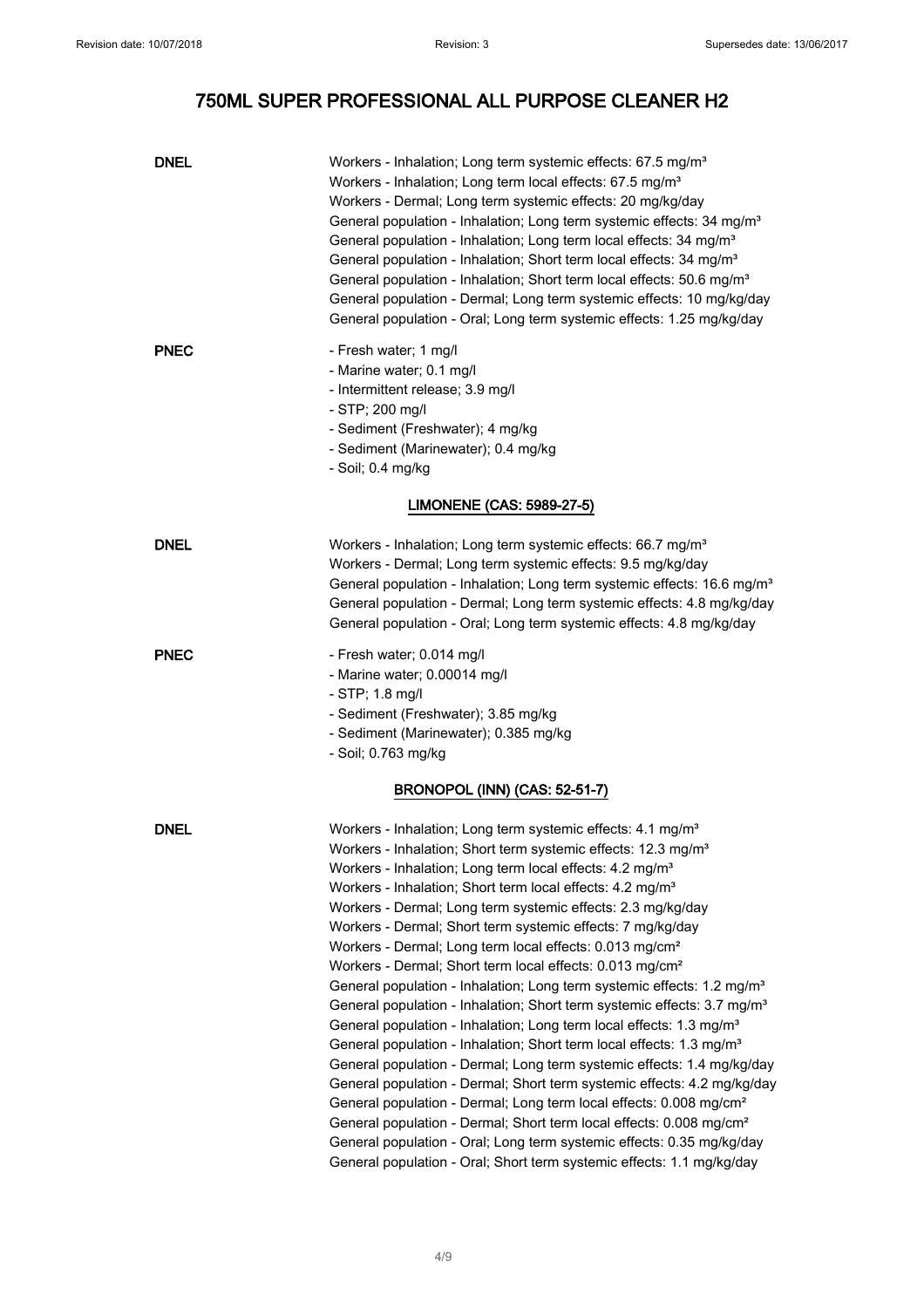- PNEC Fresh water; 0.01 mg/l
	- Marine water; 0.008 mg/l
	- Intermittent release; 0.0025 mg/l
	- STP; 0.43 mg/l
	- Sediment (Freshwater); 0.041 mg/kg
	- Sediment (Marinewater); 0.00328 mg/kg
	- Soil; 0.5 mg/kg

### 8.2. Exposure controls

### Protective equipment



| Appropriate engineering<br>controls       | Provide adequate ventilation.                                                                                                                                                                                                                                        |
|-------------------------------------------|----------------------------------------------------------------------------------------------------------------------------------------------------------------------------------------------------------------------------------------------------------------------|
| Eye/face protection                       | No specific eye protection required during normal use.                                                                                                                                                                                                               |
| Hand protection                           | For users with sensitive skin, it is recommended that suitable protective gloves are worn.                                                                                                                                                                           |
| Other skin and body<br>protection         | Wear appropriate clothing to prevent repeated or prolonged skin contact. Use appropriate skin<br>cream to prevent drying of skin.                                                                                                                                    |
| Hygiene measures                          | When using do not eat, drink or smoke. Good personal hygiene procedures should be<br>implemented. Wash hands and any other contaminated areas of the body with soap and<br>water before leaving the work site. Use appropriate skin cream to prevent drying of skin. |
| <b>Respiratory protection</b>             | Respiratory protection not required.                                                                                                                                                                                                                                 |
| <b>Environmental exposure</b><br>controls | Avoid releasing into the environment.                                                                                                                                                                                                                                |

### SECTION 9: Physical and Chemical Properties

### 9.1. Information on basic physical and chemical properties

| Appearance                                  | Liquid.                                                     |
|---------------------------------------------|-------------------------------------------------------------|
| Colour                                      | Orange.                                                     |
| Odour                                       | Fruity.                                                     |
| pH                                          | pH (concentrated solution): 9.5-11.5                        |
| <b>Relative density</b>                     | $0.98 - 1.01$ @ 20°C                                        |
| Solubility(ies)                             | Soluble in water.                                           |
| <b>Explosive properties</b>                 | Not applicable                                              |
| <b>Comments</b>                             | Information given is applicable to the product as supplied. |
| 9.2. Other information                      |                                                             |
| Other information                           | Not relevant.                                               |
| <b>SECTION 10: Stability and reactivity</b> |                                                             |
| 10.1. Reactivity                            |                                                             |

Reactivity **Reactivity** There are no known reactivity hazards associated with this product.

### 10.2. Chemical stability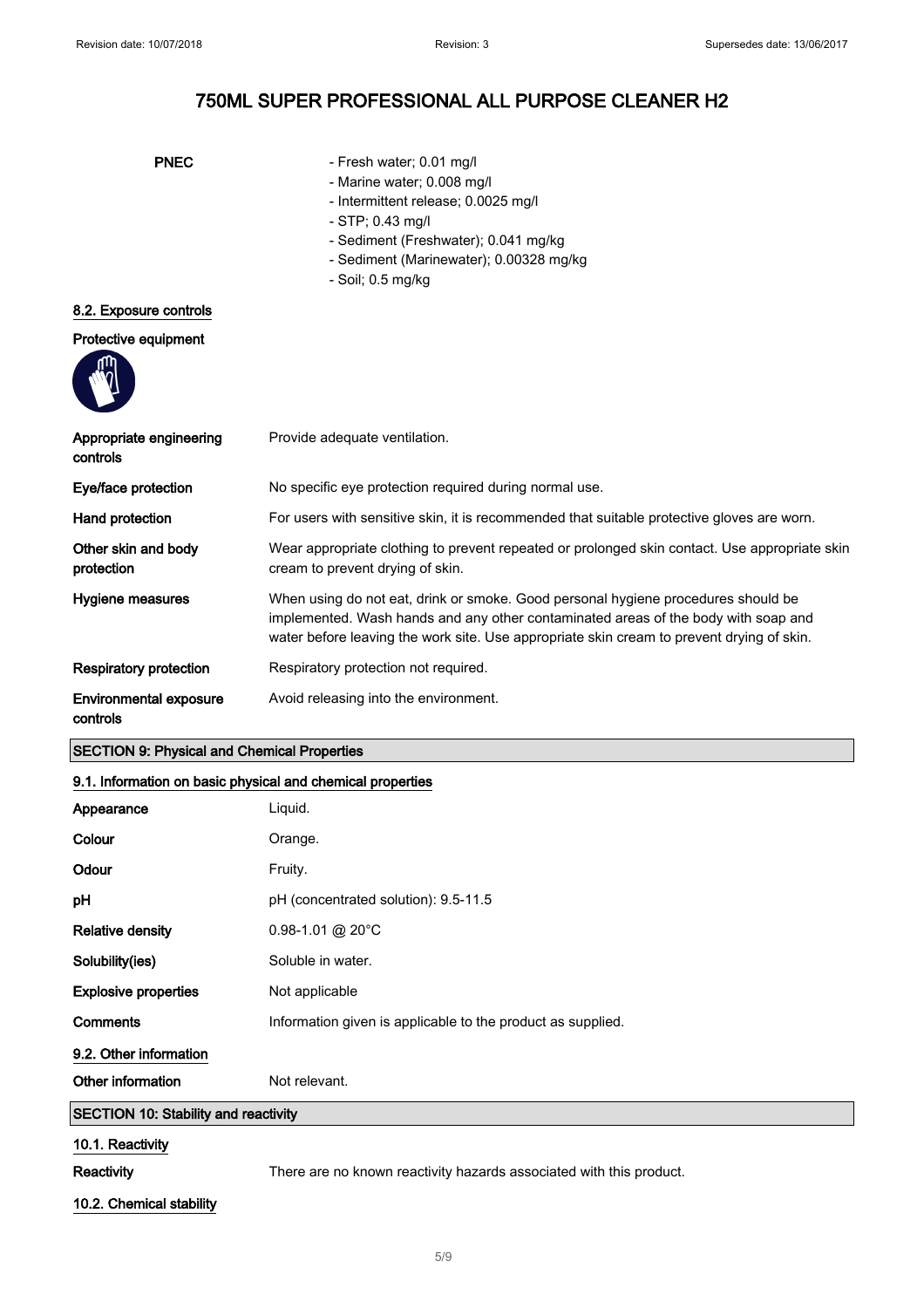| <b>Stability</b>                                           | Stable at normal ambient temperatures.                                                                              |
|------------------------------------------------------------|---------------------------------------------------------------------------------------------------------------------|
| 10.3. Possibility of hazardous reactions                   |                                                                                                                     |
| Possibility of hazardous<br>reactions                      | Not applicable.                                                                                                     |
| 10.4. Conditions to avoid                                  |                                                                                                                     |
| <b>Conditions to avoid</b>                                 | Avoid exposure to high temperatures or direct sunlight.                                                             |
| 10.5. Incompatible materials                               |                                                                                                                     |
| Materials to avoid                                         | No specific material or group of materials is likely to react with the product to produce a<br>hazardous situation. |
| 10.6. Hazardous decomposition products                     |                                                                                                                     |
| Hazardous decomposition<br>products                        | Does not decompose when used and stored as recommended.                                                             |
| <b>SECTION 11: Toxicological information</b>               |                                                                                                                     |
| 11.1. Information on toxicological effects                 |                                                                                                                     |
| <b>Toxicological effects</b>                               | Information given is based on data of the components and of similar products.                                       |
| Acute toxicity - oral                                      |                                                                                                                     |
| Notes (oral LD <sub>50</sub> )                             | Based on available data the classification criteria are not met.                                                    |
| Acute toxicity - dermal                                    |                                                                                                                     |
| Notes (dermal LD <sub>50</sub> )                           | Based on available data the classification criteria are not met.                                                    |
| Acute toxicity - inhalation                                |                                                                                                                     |
| Notes (inhalation LC <sub>50</sub> )                       | Based on available data the classification criteria are not met.                                                    |
| Skin corrosion/irritation<br>Skin corrosion/irritation     | Not classified. Based on available data the classification criteria are not met.                                    |
| Serious eye damage/irritation                              |                                                                                                                     |
| Serious eye damage/irritation                              | Based on available data the classification criteria are not met.                                                    |
| Respiratory sensitisation<br>Respiratory sensitisation     | Not sensitising. Based on available data the classification criteria are not met.                                   |
| <b>Skin sensitisation</b><br><b>Skin sensitisation</b>     | Not classified. Based on available data the classification criteria are not met.                                    |
| Germ cell mutagenicity<br>Genotoxicity - in vitro          | Does not contain any substances known to be mutagenic.                                                              |
| Carcinogenicity<br>Carcinogenicity                         | Does not contain any substances known to be carcinogenic.                                                           |
| Reproductive toxicity<br>Reproductive toxicity - fertility | Does not contain any substances known to be toxic to reproduction.                                                  |
| Specific target organ toxicity - single exposure           |                                                                                                                     |
| STOT - single exposure                                     | Not classified as a specific target organ toxicant after a single exposure.                                         |
| Specific target organ toxicity - repeated exposure         |                                                                                                                     |
| STOT - repeated exposure                                   | Not classified as a specific target organ toxicant after repeated exposure.                                         |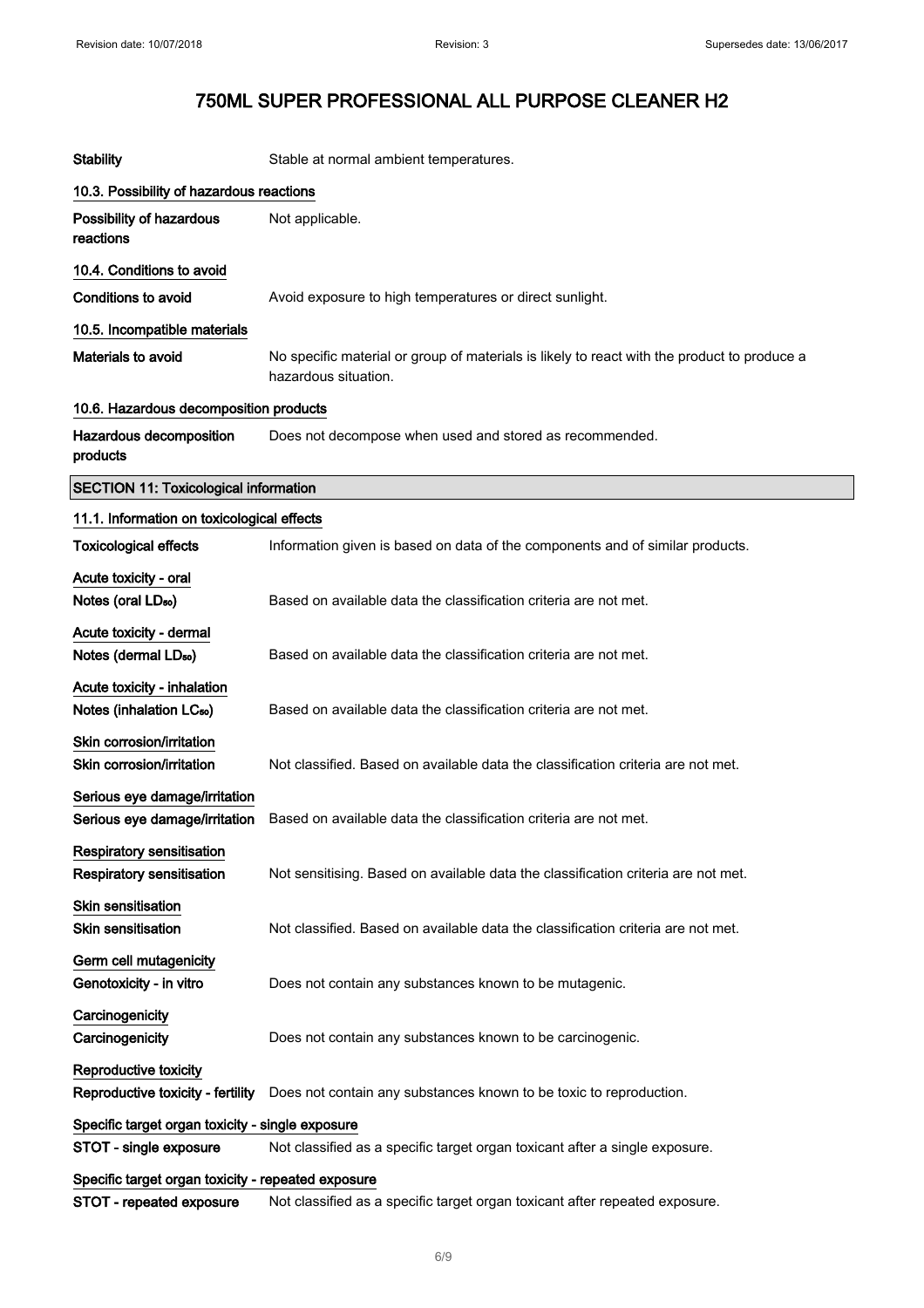| <b>General information</b>                 | This product has low toxicity.                                                                                                                                                                                                                                                                                                                                                                                                                       |  |
|--------------------------------------------|------------------------------------------------------------------------------------------------------------------------------------------------------------------------------------------------------------------------------------------------------------------------------------------------------------------------------------------------------------------------------------------------------------------------------------------------------|--|
| Inhalation                                 | No specific health hazards known.                                                                                                                                                                                                                                                                                                                                                                                                                    |  |
| Ingestion                                  | May cause irritation. Symptoms following overexposure may include the following: Stomach<br>pain. Nausea, vomiting. Diarrhoea.                                                                                                                                                                                                                                                                                                                       |  |
| Skin contact                               | Skin irritation should not occur when used as recommended. Repeated exposure may cause<br>skin dryness or cracking.                                                                                                                                                                                                                                                                                                                                  |  |
| Eye contact                                | May cause temporary eye irritation.                                                                                                                                                                                                                                                                                                                                                                                                                  |  |
| <b>SECTION 12: Ecological Information</b>  |                                                                                                                                                                                                                                                                                                                                                                                                                                                      |  |
| Ecotoxicity                                | There are no data on the ecotoxicity of this product. Not regarded as dangerous for the<br>environment.                                                                                                                                                                                                                                                                                                                                              |  |
| 12.1. Toxicity                             |                                                                                                                                                                                                                                                                                                                                                                                                                                                      |  |
| <b>Toxicity</b>                            | Not considered toxic to fish.                                                                                                                                                                                                                                                                                                                                                                                                                        |  |
| 12.2. Persistence and degradability        |                                                                                                                                                                                                                                                                                                                                                                                                                                                      |  |
| Persistence and degradability              | There are no data on the degradability of this product. The surfactant(s) contained in this<br>product complies(comply) with the biodegradability criteria as laid down in Regulation (EC)<br>No. 648/2004 on detergents. Data to support this assertion are held at the disposal of the<br>competent authorities of the Member States and will be made available to them at their direct<br>request, or at the request of a detergent manufacturer. |  |
| 12.3. Bioaccumulative potential            |                                                                                                                                                                                                                                                                                                                                                                                                                                                      |  |
| <b>Bioaccumulative potential</b>           | No data available on bioaccumulation.                                                                                                                                                                                                                                                                                                                                                                                                                |  |
| 12.4. Mobility in soil                     |                                                                                                                                                                                                                                                                                                                                                                                                                                                      |  |
| <b>Mobility</b>                            | The product is water-soluble and may spread in water systems.                                                                                                                                                                                                                                                                                                                                                                                        |  |
| 12.5. Results of PBT and vPvB assessment   |                                                                                                                                                                                                                                                                                                                                                                                                                                                      |  |
| Results of PBT and vPvB<br>assessment      | This product does not contain any substances classified as PBT or vPvB.                                                                                                                                                                                                                                                                                                                                                                              |  |
| 12.6. Other adverse effects                |                                                                                                                                                                                                                                                                                                                                                                                                                                                      |  |
| Other adverse effects                      | None known.                                                                                                                                                                                                                                                                                                                                                                                                                                          |  |
| <b>SECTION 13: Disposal considerations</b> |                                                                                                                                                                                                                                                                                                                                                                                                                                                      |  |
| 13.1. Waste treatment methods              |                                                                                                                                                                                                                                                                                                                                                                                                                                                      |  |
| <b>General information</b>                 | The generation of waste should be minimised or avoided wherever possible.                                                                                                                                                                                                                                                                                                                                                                            |  |
| <b>Disposal methods</b>                    | The packaging must be empty (drop-free when inverted). Wash with plenty of water. Waste<br>packaging should be collected for reuse or recycling. Refer to manufacturer/supplier for<br>information on recovery/recycling. Dispose of waste to licensed waste disposal site in<br>accordance with the requirements of the local Waste Disposal Authority.                                                                                             |  |
| <b>SECTION 14: Transport information</b>   |                                                                                                                                                                                                                                                                                                                                                                                                                                                      |  |
| General                                    | The product is not covered by international regulations on the transport of dangerous goods                                                                                                                                                                                                                                                                                                                                                          |  |

14.1. UN number

Not applicable.

(IMDG, IATA, ADR/RID).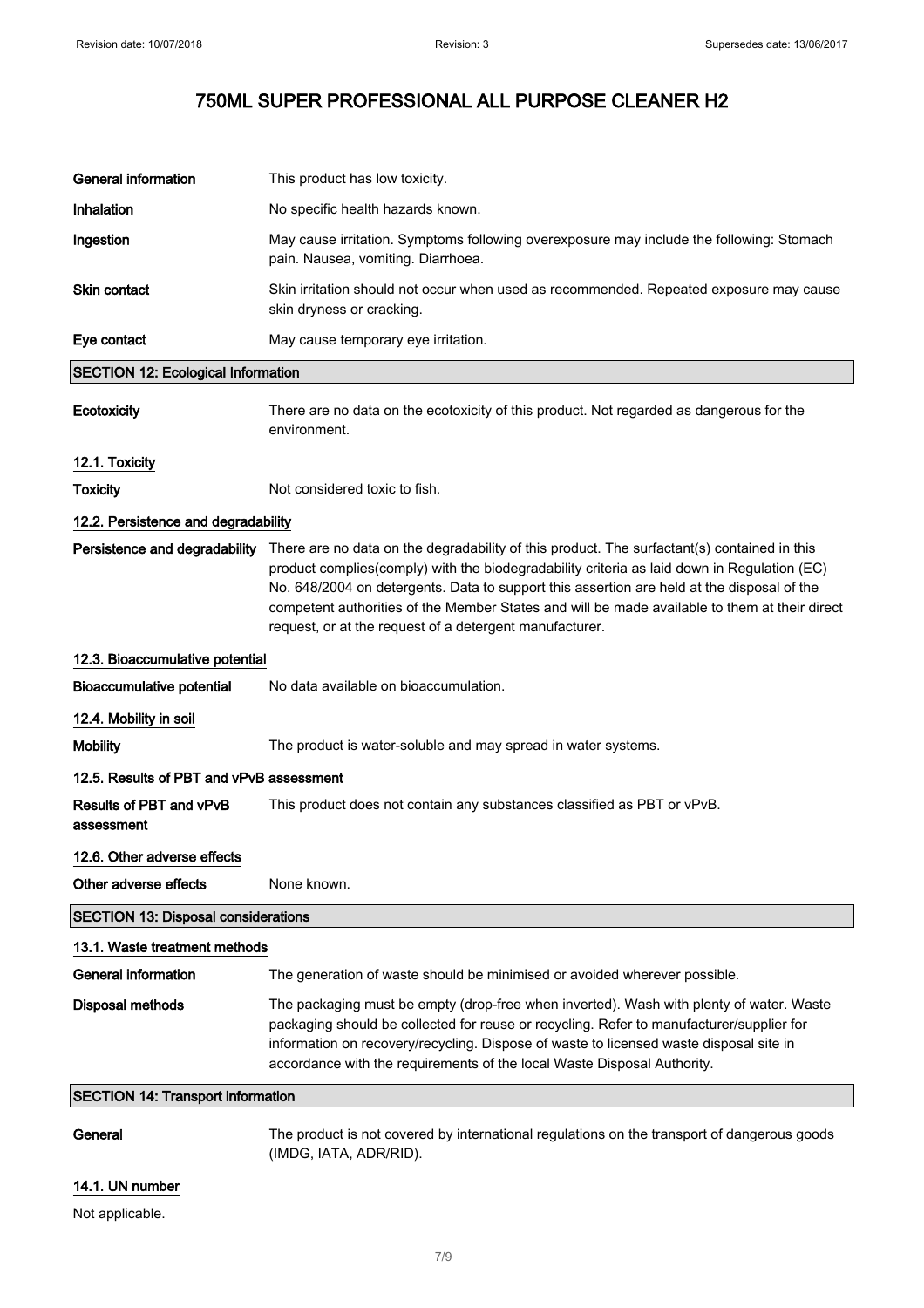### 14.2. UN proper shipping name

Not applicable.

### 14.3. Transport hazard class(es)

No transport warning sign required.

### 14.4. Packing group

Not applicable.

### 14.5. Environmental hazards

Environmentally hazardous substance/marine pollutant No.

### 14.6. Special precautions for user

Not applicable.

### 14.7. Transport in bulk according to Annex II of MARPOL and the IBC Code

Transport in bulk according to Not applicable. Annex II of MARPOL 73/78 and the IBC Code

### SECTION 15: Regulatory information

### 15.1. Safety, health and environmental regulations/legislation specific for the substance or mixture

| <b>National regulations</b> | Control of Substances Hazardous to Health Regulations 2002 (as amended).<br>EH40/2005 Workplace exposure limits.                                                                                                                                                                                                                                                                                                                                                                                                                                                    |
|-----------------------------|---------------------------------------------------------------------------------------------------------------------------------------------------------------------------------------------------------------------------------------------------------------------------------------------------------------------------------------------------------------------------------------------------------------------------------------------------------------------------------------------------------------------------------------------------------------------|
| EU legislation              | Commission Regulation (EU) No 2015/830 of 28 May 2015.<br>Regulation (EC) No 1272/2008 of the European Parliament and of the Council of 16<br>December 2008 on classification, labelling and packaging of substances and mixtures (as<br>amended).<br>Regulation (EC) No 1907/2006 of the European Parliament and of the Council of 18                                                                                                                                                                                                                              |
|                             | December 2006 concerning the Registration, Evaluation, Authorisation and Restriction of<br>Chemicals (REACH) (as amended).<br>Commission Directive 2000/39/EC of 8 June 2000 establishing a first list of indicative<br>occupational exposure limit values in implementation of Council Directive 98/24/EC on the<br>protection of the health and safety of workers from the risks related to chemical agents at<br>work (as amended).<br>Regulation (EC) No 648/2004 of the European Parliament and of the Council of 31 March<br>2004 on detergents (as amended). |
| Guidance                    | Workplace Exposure Limits EH40.<br><b>COSHH Essentials.</b><br>ECHA Guidance on the Application of the CLP Criteria.<br>ECHA Guidance on the compilation of safety data sheets.                                                                                                                                                                                                                                                                                                                                                                                     |

#### 15.2. Chemical safety assessment

Currently we do not have information from our suppliers about this.

### SECTION 16: Other information

| Abbreviations and acronyms | PBT: Persistent, Bioaccumulative and Toxic substance.                         |
|----------------------------|-------------------------------------------------------------------------------|
|                            | used in the safety data sheet vPvB: Very Persistent and Very Bioaccumulative. |